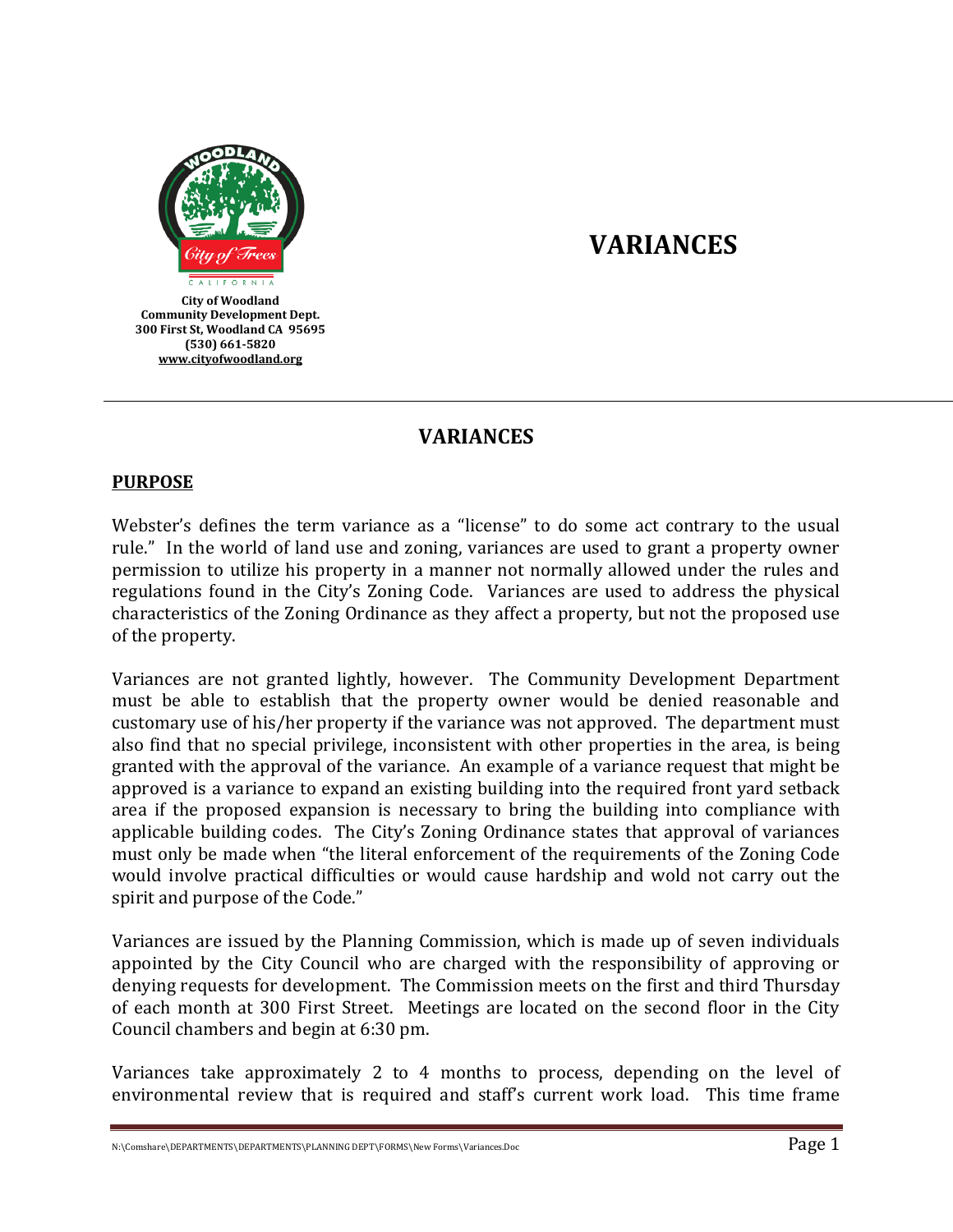includes certain minimum timeline requirements stipulated by State law for environmental review and public noticing. Projects that are determined to be categorically exempt from CEQA normally take 2 months to process while those requiring a Negative Declaration take approximately 4 months to process.

It is important to prepare a complete and accurate submittal package. Delays may occur if staff does not have accurate information or has to spend time gathering information that should have been provided in the application. Staff strongly encourages the use of preapplication meetings for variance applications. The Community Development Department staff has set a goal to process applications as rapidly as possible. A complete and accurate submittal package is essential to helping us meet this goal.

# **APPEALS**

Any person dissatisfied with the decision of the Planning Commission may appeal to the City Council. Appeals must be filed with the City Clerk's office in writing within 14 days of the Planning Commission action. A fee will be assessed according to the enclosed fee schedule. Decisions by the City Council regarding appeals are final.

# **FINDINGS**

The Planning Commission must be able to make the following findings about the project in order to approve a variance:

> The Zoning Administrator shall have the power to grant variances, exclusive of use variances, when the Zoning Administrator has found and determined that the following circumstances apply:

- A. That any variance granted shall be subject to such conditions as will assure that the adjustment thereby authorized shall not constitute a grant of special privilege inconsistent with the limitations upon other properties in the vicinity and zone in which the subject property is located.
- B. That because of special circumstances applicable to the subject property, including size, shape, topography, location, or surroundings, the strict application of the zoning regulation is found to deprive the subject property of privileges enjoyed by other properties in the vicinity and under the same zone classification.
- C. That the granting of such variance will not be materially detrimental to the public welfare or injurious to the property or improvements in the vicinity or the zone in which the subject property is located.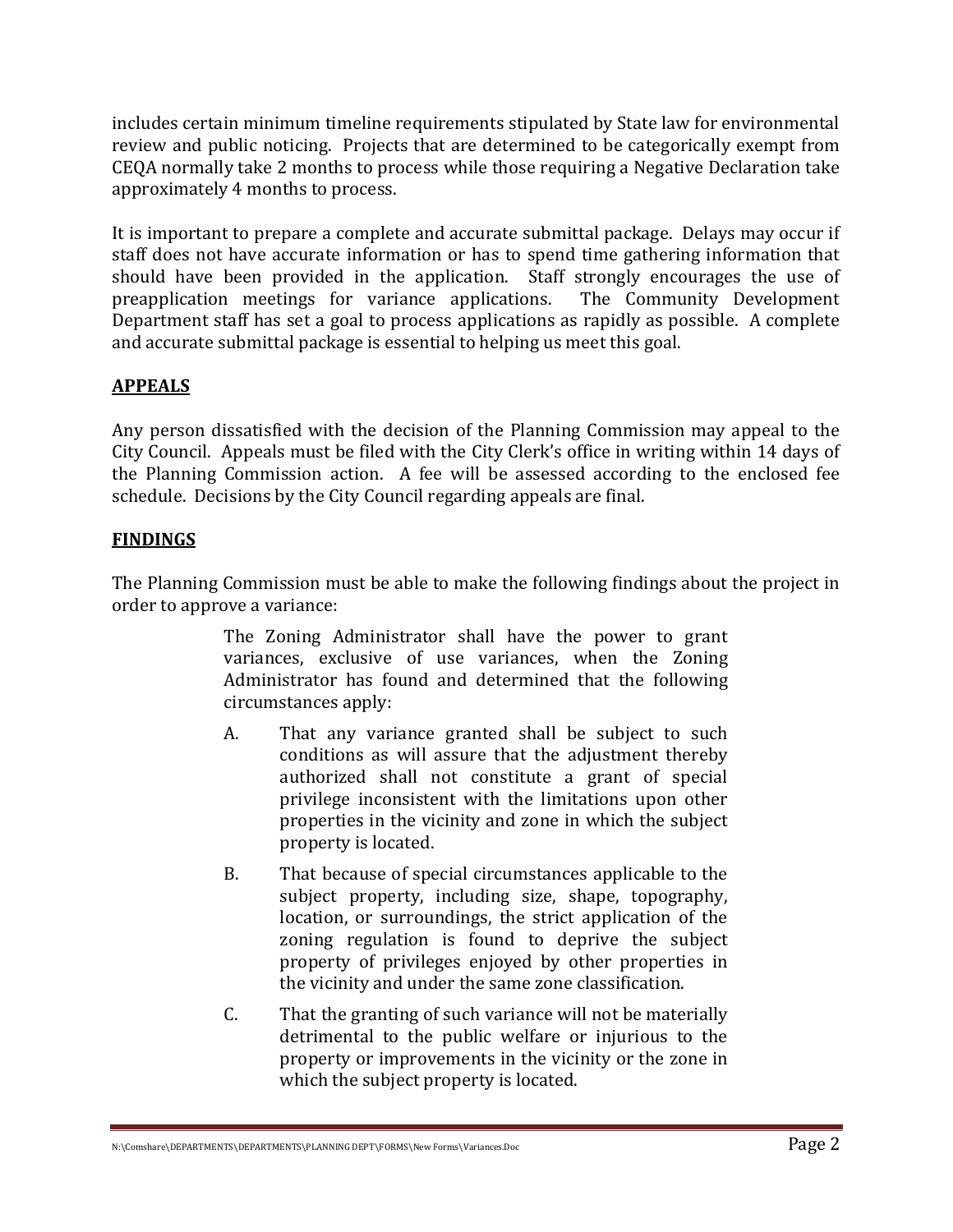- D. That the granting of such variance will be in conformity with the general purpose and intent of this chapter and the General Plan.
- E. A variance shall not be granted for a parcel of property, which authorizes a use, or activity, which is not otherwise expressly authorized by the zoning regulations governing the parcel of property.

# **EXPIRATION AND REVOCATION OF VARIANCES**

Expiration: Approved variances are subject to expiration if construction has not commenced within the time limit set by the Planning Commission or within one year after the date of the hearing if no specific time has been set.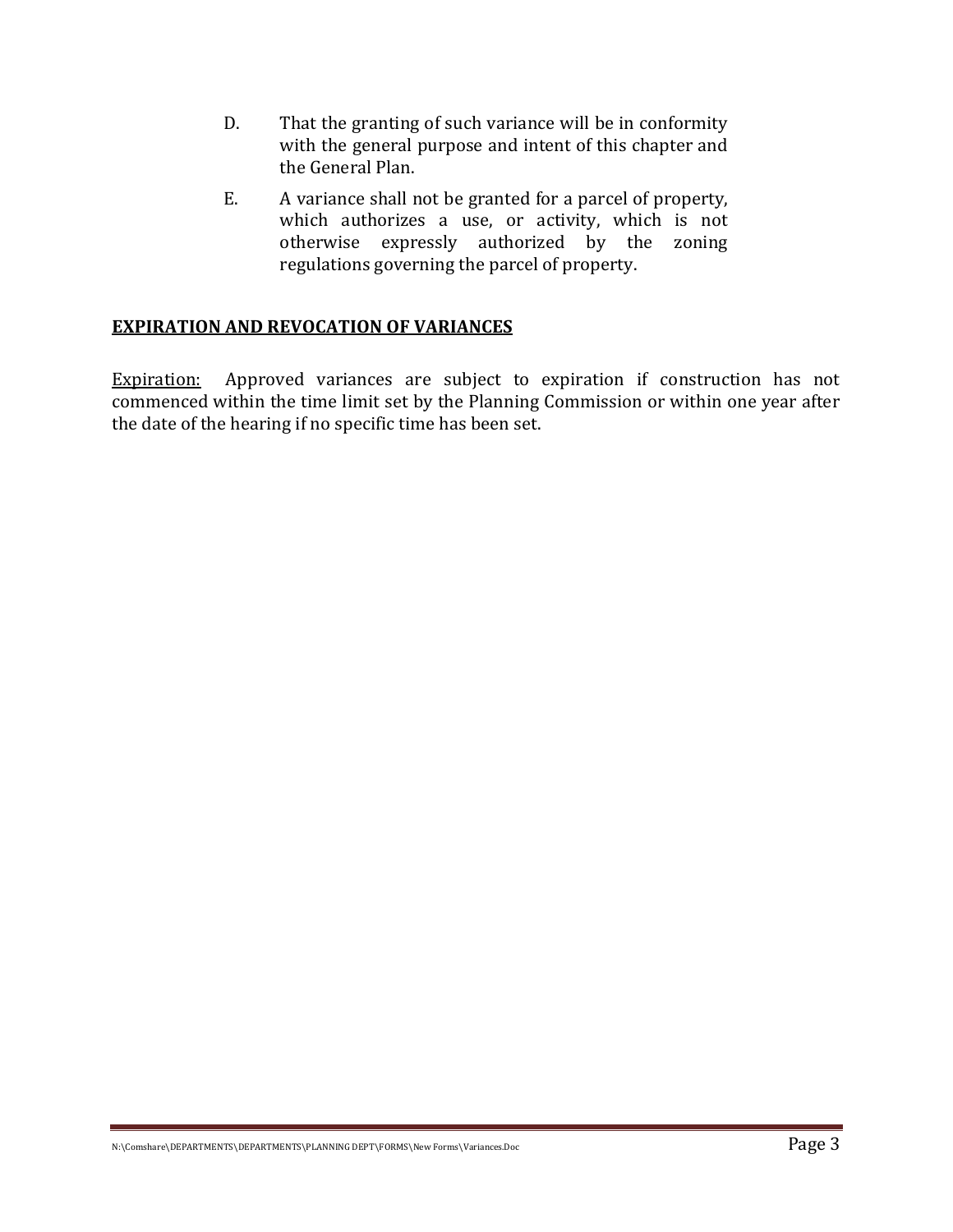## **VARIANCE**

#### **SUPPORT DOCUMENT CHECKLIST**

- $\Box$  Completed General Application Form  $(A)$
- □ Statement of Justification
- $\Box$  Payment of non-refundable application fees
- Reimbursement Agreement
- $\Box$  Preliminary Title Report of all properties involved in the request (current within 60 days).
- □ 300' Radius Public Notice Map
- $\Box$  Typed list of owners for public notice mail out list that includes current names, assessors parcel numbers, and mailing addresses of all parcels within 300 feet of the subject property.
- $\Box$  18 sets of plans (folded to 8-1/2" x 11") showing the following minimal information:
	- a. Title and address of the project
	- b. All property lines and easements
	- c. All public rights-of-way
	- d. All existing and/or proposed structures
	- e. North arrow
	- f. Scale of the drawing
	- g. Date of the drawing
	- h. All site dimensions including parking lot planters, walks, etc.
	- i. Location, type and size of all existing trees (show trees to be removed)
	- j. All fences or walls including height
	- k. Adjoining property lines, structures, and driveways.
	- l. Any additional information showing the variance being requested.

The applicant is encouraged to use this list as a guide. Additional information or exhibits in support of the proposal are encouraged if justified. Exhibits, photos, petitions, etc., become the property of the Community Development Department and cannot be returned. Additional studies and/or supplemental materials may be required pending environmental review.